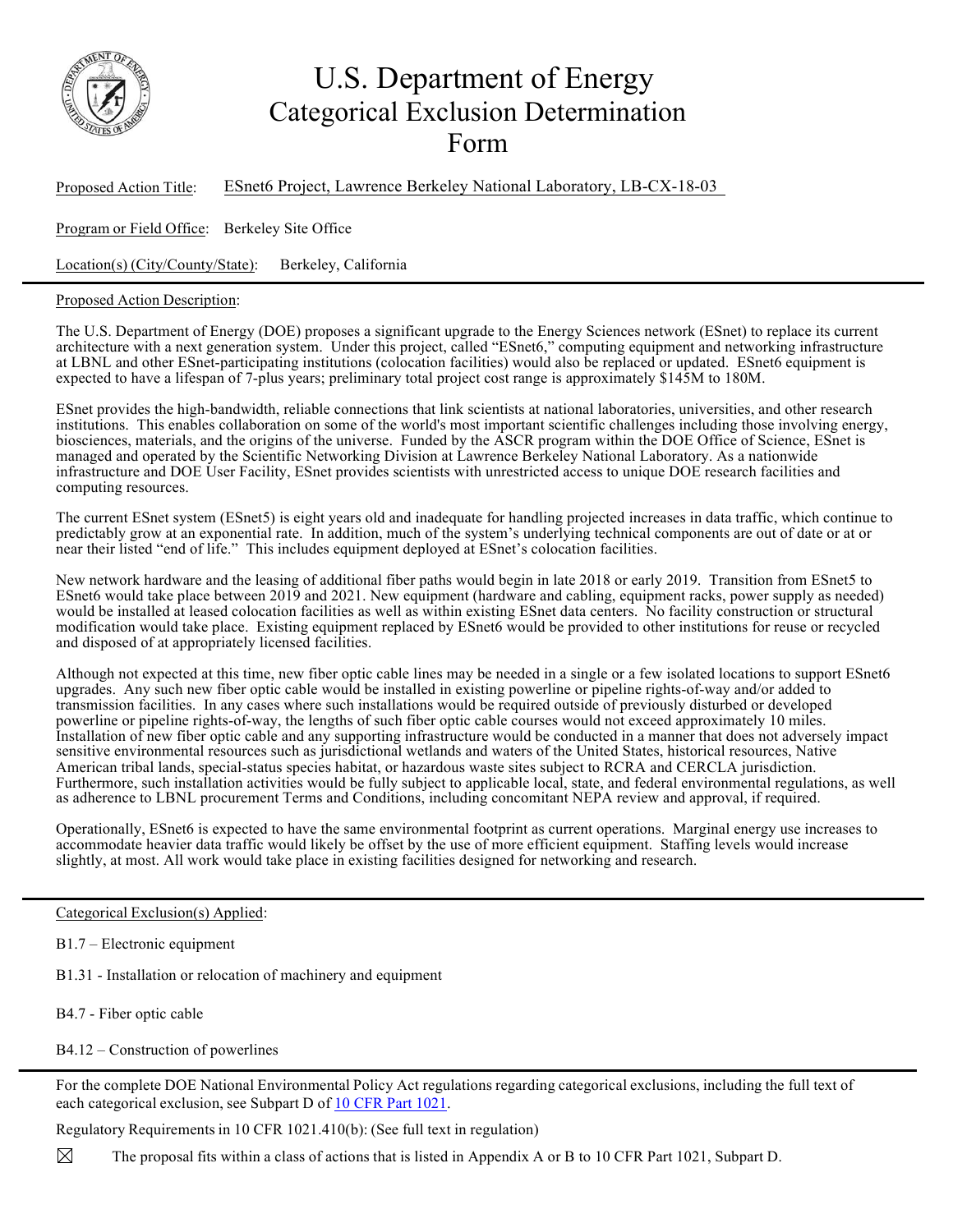To fit within the classes of actions listed in 10 CFR Part 1021, Subpart D, Appendix B, a proposal must be one that would not: (1) threaten a violation of applicable statutory, regulatory, or permit requirements for environment, safety, and health, or similar requirements of DOE or Executive Orders; (2) require siting and construction or major expansion of waste storage, disposal, recovery, or treatment facilities (including incinerators), but the proposal may include categorically excluded waste storage, disposal, recovery, or treatment actions or facilities; (3) disturb hazardous substances, pollutants, contaminants, or CERCLA-excluded petroleum and natural gas products that preexist in the environment such that there would be uncontrolled or unpermitted releases; (4) have the potential to cause significant impacts on environmentally sensitive resources, including, but not limited to, those listed in paragraph B(4) of 10 CFR Part 1021, Subpart D, Appendix B; (5) involve genetically engineered organisms, synthetic biology, governmentally designated noxious weeds, or invasive species, unless the proposed activity would be contained or confined in a manner designed and operated to prevent unauthorized release into the environment and conducted in accordance with applicable requirements, such as those listed in paragraph B(5) of 10 CFR Part 1021, Subpart D, Appendix B.

There are no extraordinary circumstances related to the proposal that may affect the significance of the environmental ⊠ effects of the proposal.

The proposal has not been segmented to meet the definition of a categorical exclusion. This proposal is not connected to ⊠ other actions with potentially significant impacts (40 CFR 1508.25(a)(1)), is not related to other actions with individually insignificant but cumulatively significant impacts (40 CFR 1508.27(b)(7)), and is not precluded by 40 CFR 1506.1 or 10 CFR 1021.211 concerning limitations on actions during preparation of an environmental impact statement.

I concur that the above description accurately describes the proposed action.

 $QffLQ$ **LBNL Environmental Planner:** 

 $5 - 8 - 18$ Date Determined

I concur that the above description accurately describes the proposed action.

**BSO Project Manager:** 

R. Chapman

The above description accurately describes the proposed action, which reflects the requirements of the CX cited above. Therefore, I recommend that the proposed action be categorically excluded from further NEPA review and documentation.

Digitally signed by Sue Fields Sue Fields Date: 2018.05.14 16:08:58 **BSO NEPA Program Manager:** Susan Fields

Date Determined

Based on my review of the proposed action, as NEPA Compliance Officer (as authorized under DOE Order 451.1 B), I have determined that the proposed action fits within the specified class(es) of action, the other regulatory requirements set forth above are met, and the proposed action is hereby categorically excluded from further NEPA review.

NEPA Compliance Officer:

Peter R. Siebach

Date Determined:

 $5/17/2018$ 

 $5/8/18$ 

Date Determined